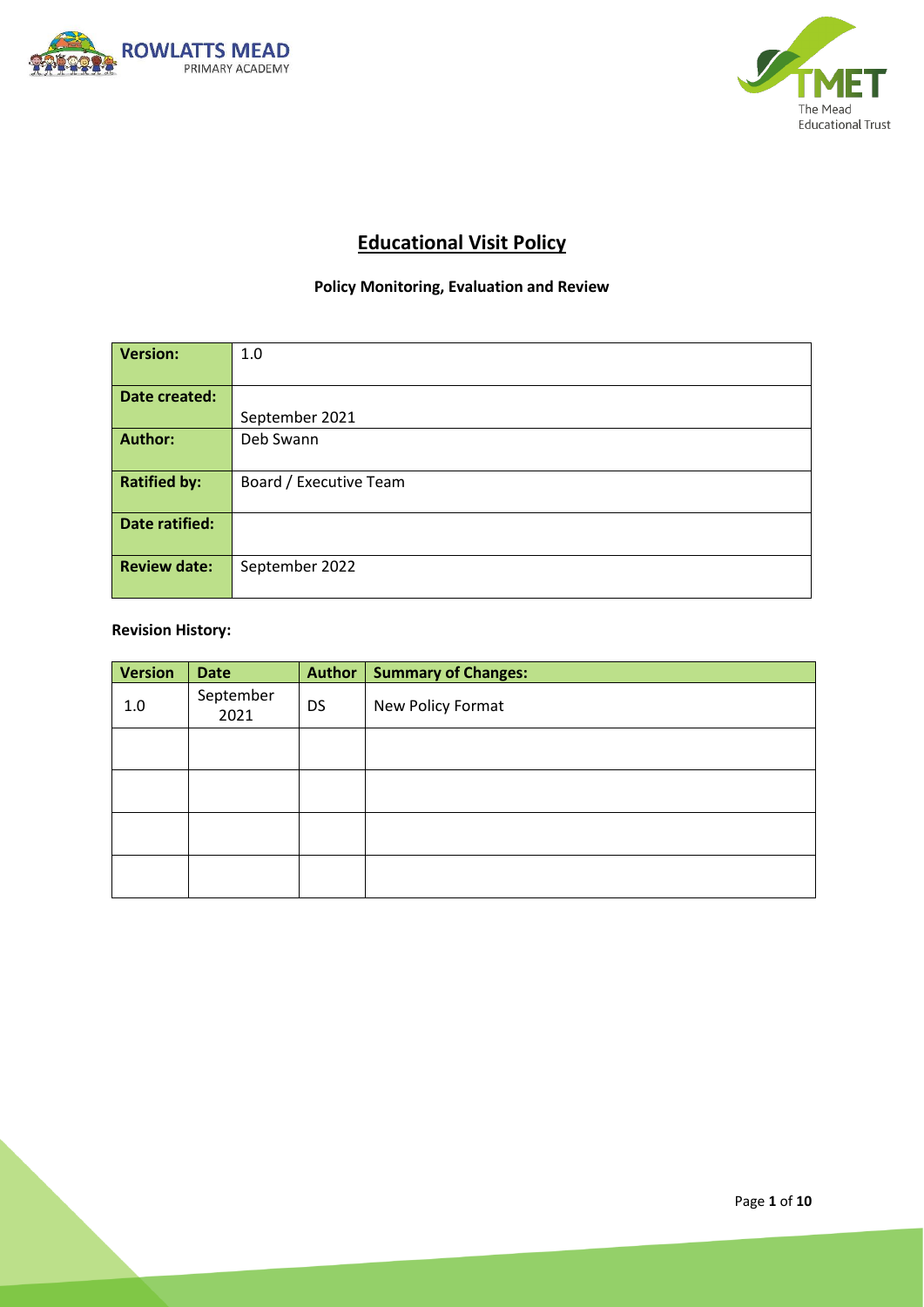## **1. Aims**

At Rowlatts Mead Primary Academy the aims of our off-site visits are to:

- enhance curricular and recreational opportunities for our pupils;
- provide a wider range of experiences for our pupils than could be provided on the school site alone;
- promote the independence of our children as learners, and enable them to grow and develop in new learning environments.

Many pupils have had their horizons widened through being involved in all kinds of activities outside the school environment, particularly those children whose families aren't able to travel very far.

Example curriculum links-

- English theatre visits
- Science Abbey Pumping Station, local environment, farms, zoo
- Mathematics DMU mathletics
- History castle visits, Newarke Houses, Abbey Pumping Station, Great Central Railway.
- Geography use of the locality for fieldwork, Bradgate Park
- Art and design New Walk Museum, use of the locality
- PE a range of sporting fixtures, extra-curricular activities
- Music De Montfort Hall concerts
- Design and technology New Walk Museum, Abbey Pumping Station, National Space Centre
- ICT Computing Museum, Apple shop, DMU
- $RE visits$  to local places of worship
- PSHE and citizenship –Link with residential care home, Warning Zone

### **2. Guidelines**

Rowlatts Mead Primary Academy are advised by the local authority who follow current HSE regulations and guidelines

### **3. Responsibilities**

In relation to all educational trips and visits the Principal will endeavour to ensure that:

- All visits comply with regulations and guidelines provided by the LEA and the academies Health and Safety policy.
- A competent group leader has been appointed, who is able to monitor the risks throughout the visit.
- All necessary actions have been completed before the visit begins.
- Risk assessments are complete and appropriate safety measures are in place.
- All details/documents uploaded to EVOLVE and approved.
- Supervisors on the visit are capable people trained to supervise children and have appropriate clearance.
- Parents have signed consent forms.
- Arrangements have been made for the medical needs and special educational needs of all the children.
- The mode of travel is appropriate.
- Travel times including departure and arrival back at school are known to parents.
- There is adequate and relevant insurance cover.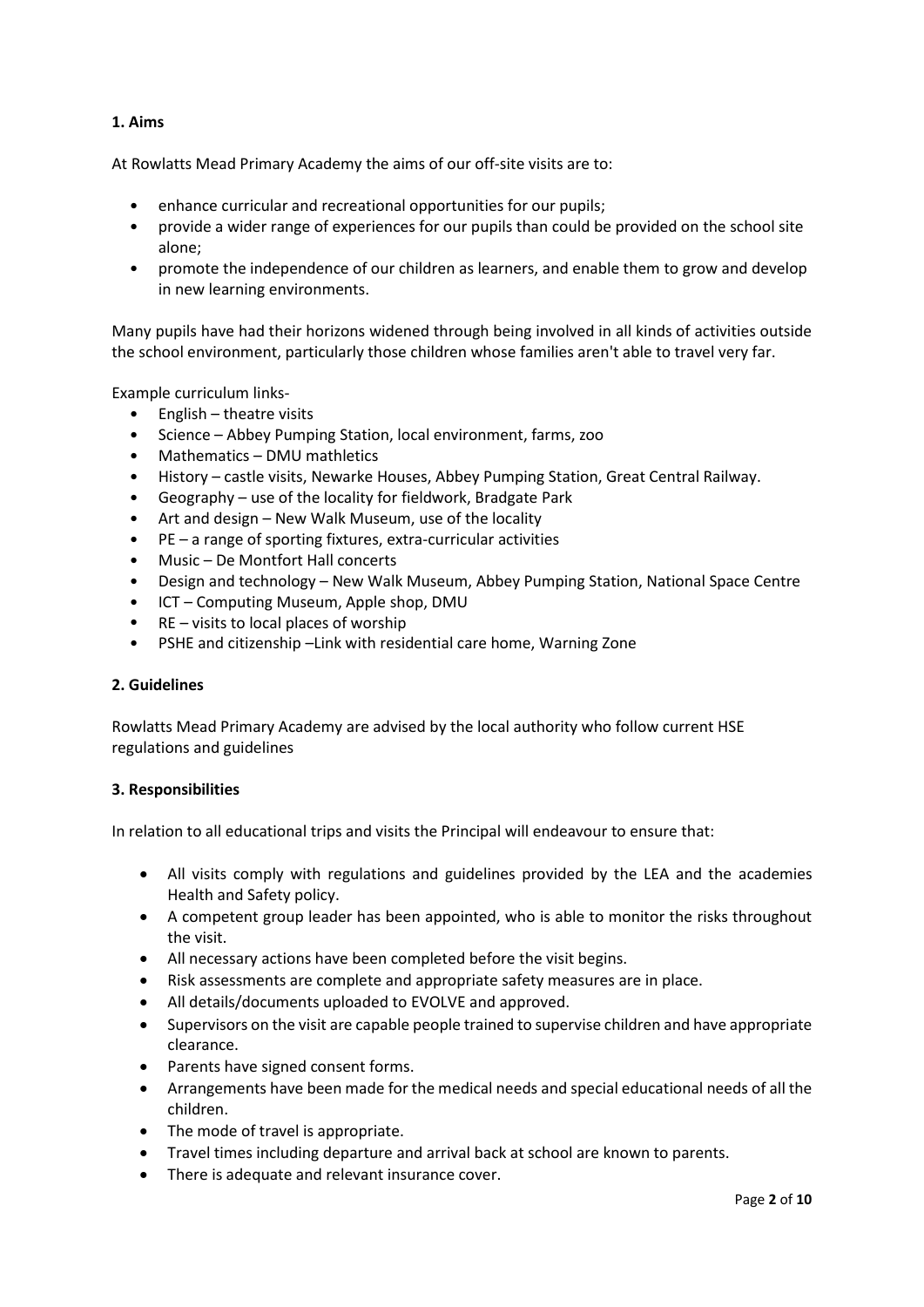- The address and phone number of the visit's venue as well as contact details are left in the office prior to departing school.
- Office staff have the names of all the adults and pupils in the travelling group, and the contact details of parents and the staff's and volunteers' next of kin.

In relation to an educational trip the Group leader is responsible for the overall organisation, supervision and conduct of the visit and should ensure that:

- The Principal's prior agreement before any off-site visit takes place has been obtained.
- A deputy has been appointed in case of illness or incident requiring hospital treatment.
- The planning and preparation of the visit including the briefing of group members and parents has been completed.
- Comprehensive risk assessments have been completed and countersigned by the Educational Visits co-ordinator and Principal
- All details and documents are uploaded to EVOLVE and approved prior to the visit.
- The ratio of supervisors to pupils is appropriate for the needs of the group and adheres to DFES guidelines.
- They have regard for the health and safety of the group at all times and consider stopping the visit if the risk to the health and safety of the pupils becomes unacceptable.
- All supervisors have details of the group leaders and school contact.

In relation to an educational trip other teachers and adults involved in a visit act as employees of The Mead Educational Trust. They will therefore be acting in the course of their normal employment during their normal hours and acting under an agreement with the academy's Principal if some of their time on the visit falls outside normal hours. As such they should:

- Do their best to ensure the health and safety of everyone in the group.
- Care for each individual pupil as any reasonable parent would.
- Follow the instructions of the group leader and help with control and discipline.

In a briefing meeting prior to the visit the group leader should identify and discuss with the pupil expectations in relation to their behaviour and their responsibilities. Pupils on the visit should:

- Follow the instructions of the leader and other adults.
- Dress and behave sensibly and responsibly.
- Look out for anything that might hurt anyone in the group and tell the group leader about it.

Any pupils whose behaviour may be considered to be a danger to themselves or to the group may be stopped from going on the visit. The curricular aims of the visit for these pupils should be fulfilled in other ways.

The group leader should ensure that parents are given information about the purpose and details of the visit and are invited to any briefing sessions for residential visits. Special arrangements may be necessary for parents for whom English is a second language.

Responsibilities of the Educational Visits Co-ordinator:

The role and responsibilities of the Educational Visits Co-ordinator at Rowlatts Mead Primary Academy include: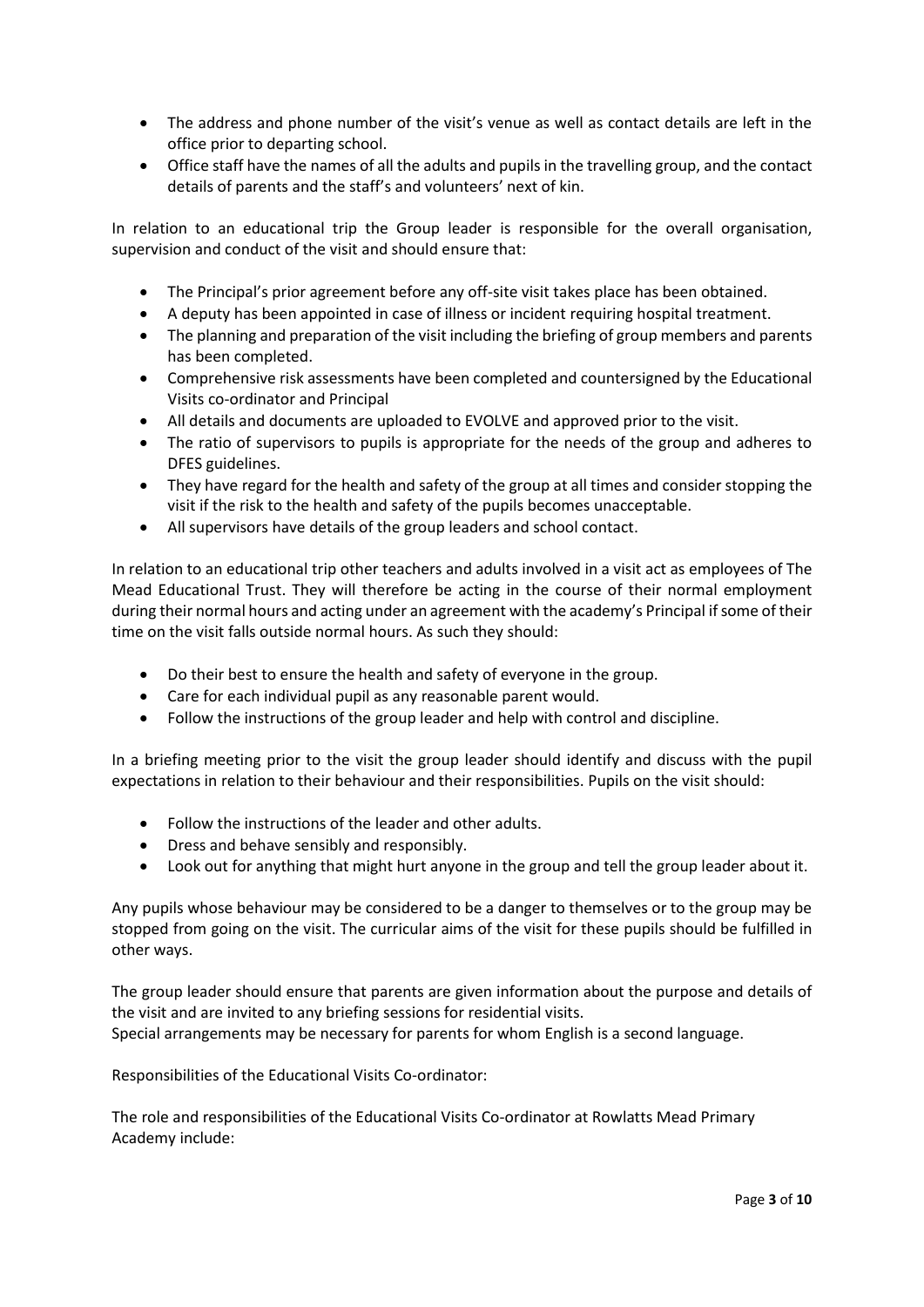- To regularly visit The National Guidance for the Management of Outdoor Learning, Offsite Visits and Learning Outside the Classroom and Educational website.
- To keep an educational visits file containing risk assessments for each visit in the academy office.
- To regularly update the Educational Visits policy.
- To ensure that group leaders and staff helping on trips are competent.
- To liaise with group leaders over completion of risk assessments.
- To approve visits, alongside the Principal, and upload relevant copies to the LEA using EVOLVE if approval is required. The LEA require residential or dangerous pursuits risk assessment sheets uploaded and sent on EVOLVE, 20 working days before the visit. If they have any issues they will ask to see the proposed risk assessment forms and supporting documentation.
- Ensure Disclosure and Barring Service (DBS) checks are in place.
- Ensure the issues identified on the preliminary visit have been resolved within the risk assessment.
- Ensure accreditation / verification of providers has been checked.
- Ensure correct ratio of adults to children and first aid supervision in place.
- Ensure transport and accommodation arrangements meet standards required by the LEA.
- To keep copies of accident or incident reports.
- Review systems and, on occasion, monitor and evaluate practise.

#### **4. Planning off-site visits**

Whether the visit is to a local park, museum, swimming pool, or includes a residential stay, it is essential that careful and rigorous planning takes place. This involves considering the dangers and difficulties, which may arise and making plans to avoid them.

### **Exploratory visit:**

Wherever possible the group leader should undertake an exploratory visit in order to:

- Ensure that the venue is suitable to meet the aims and objectives of the school visit.
- Assess potential areas and levels of risk.
- Ensure that the venue can cater for the needs of the staff and pupils in the group.
- Ensure that the group leader is familiar with the area before taking a party of young people.

If it is not feasible to carry out an exploratory visit, a minimum measure should be to contact the venue, seeking assurances about the venue's appropriateness for the visiting group, and to gather generic risk assessments.

### **Risk Assessment:**

A comprehensive risk assessment should always be carried out before setting off on a visit. This should include the following considerations:

- What are the risks?
- Who will be affected by them?
- What safety measures need to be in place to reduce risks to an acceptable level?
- What steps will be taken in an emergency?
- What is the acceptable ratio of adults to children for this visit?

## **The group leader and other supervisors should continually reassess the risks throughout the visit and take appropriate action if pupils are in danger.**

The group leader should take the following factors into consideration when assessing the risks: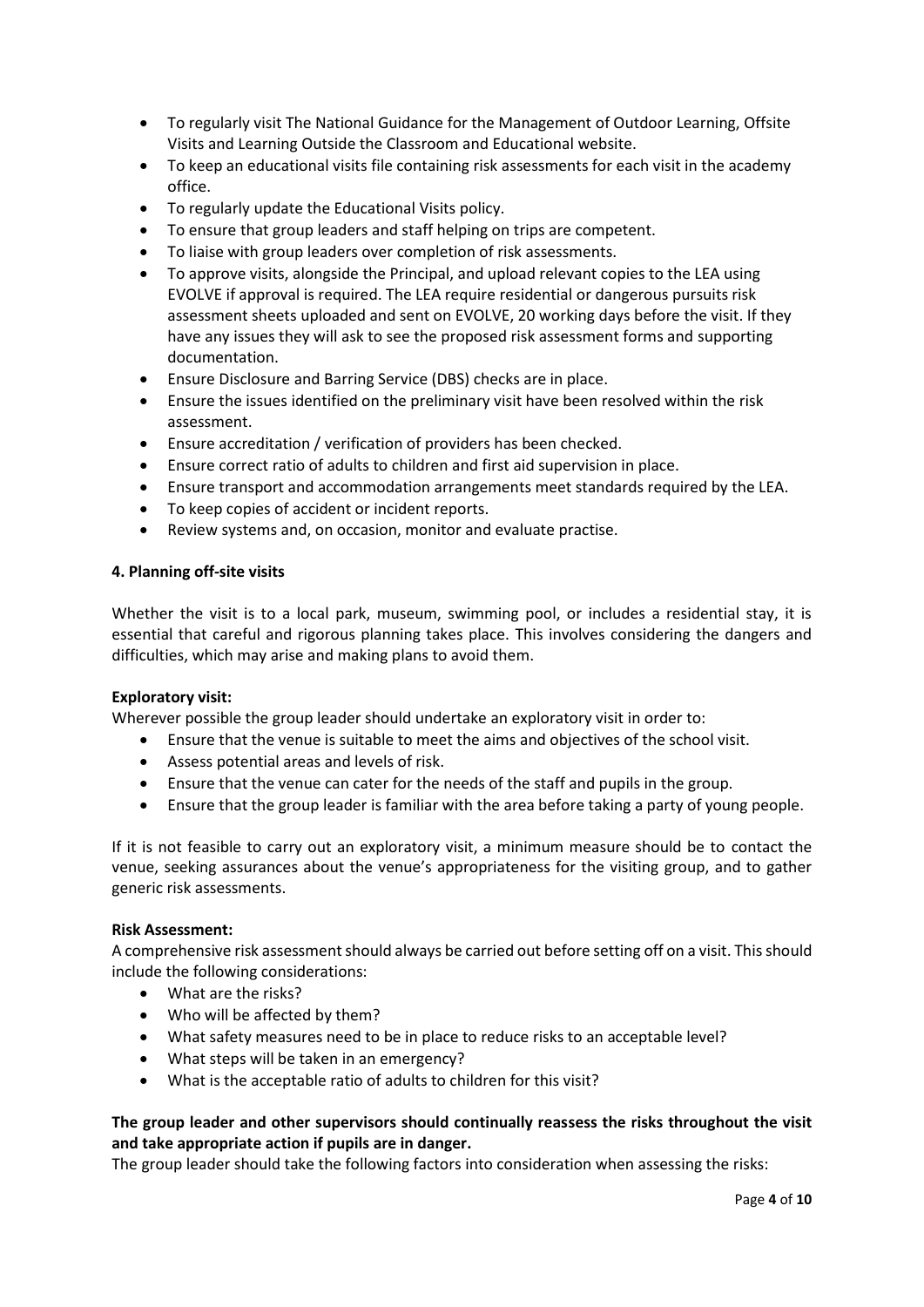- The type of activity and the level at which it is being undertaken.
- The location.
- The competence, experience and qualifications of supervisory staff.
- Pupils with special educational or medical needs.
- The quality and suitability of available equipment.
- Seasonal conditions such as weather.

#### **First Aid:**

A qualified first-aider should be available and accessible at all times on an educational visit.

#### **Supervision:**

It is important to have a sufficient ratio of adult supervisors to pupils for any off-site visit. The factors to take into consideration include:

- Gender, age and ability of group.
- Special educational needs pupils.
- Nature of activities.
- Type of any accommodation.

The general guide is,

```
1:6 - For years 1-3
```
#### **1:10 -15 - For years 4 -6**

(Under 5's Foundation classes should have a higher ratio)

#### **There should always be enough supervisors to cope effectively with an emergency**.

Where a high adult: pupil ratio is required, it is not always feasible to use school staff alone. Parents with appropriate clearance may be used to supplement the supervision ratio. They should be carefully selected and ideally they should be well known to the school and the pupil group.

Parents will be given clear expectations around not being allowed to take photos on the trip or be the line of communication with other parents.

## **For the protection of both adults and pupils, all adult supervisors should ensure that they are not alone in a one to one situation with a pupil.**

Whatever the length and nature of the visit, regular head counting of pupils should take place. The group leader should establish rendezvous points and tell pupils what to do if they become separated from the party.

#### **Transport and pupils:**

Pupils should not be seated next to an emergency exit this should be occupied by an adult. Pupils using transport on a visit should be made aware of basic safety rules including:

- Wearing a seatbelt and stay seated while travelling on transport.
- Never throw things out of the transport vehicle's windows.
- Stay clear of automatic doors / manual doors after boarding or leaving the transport.
- After leaving the vehicle, always wait for it to move off before crossing the road.

#### **Pupils with special educational and medical needs:**

The Principal will not exclude pupils with special educational or medical needs from school visits. Every effort will be made to accommodate them whilst maintaining the safety of everyone on the visit. Special attention should be given to appropriate supervision ratios and additional safety measures that need to be addressed at the planning stage.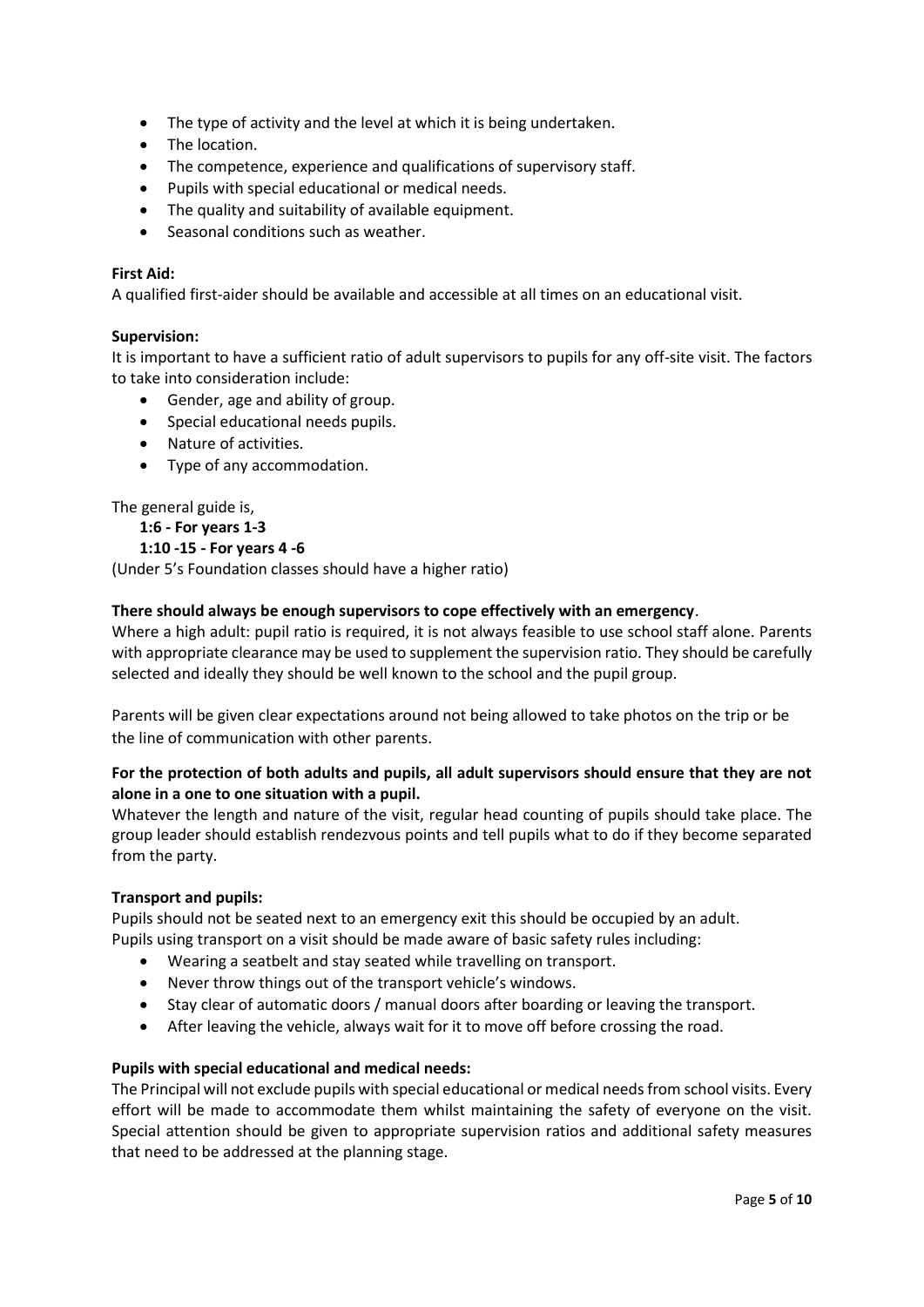## **Communicating with Parents / Guardians:**

The following information on matters that might affect pupil's health and safety is useful to parents and should be included in letters/WEDUC to parents / guardians prior to a visit:

- Dates of the visit.
- Times of departure and return.
- Mode(s) of travel.
- Names of leader, or other staff and of other accompanying adults.
- Visit's objectives.
- Details of the activities planned.
- Money to be taken.
- Details of accommodation with security and supervisory arrangements on site.
- Clothing and equipment to be taken.

### **Parental consent:**

## **Rowlatts Mead Primary Academy will seek consent for all educational visits. Local area visit permission is obtained during pupil induction.**

If parents withhold consent absolutely the pupil will not be taken on the visit, but the curricular aims of the visit should be delivered to the pupil in some other way, wherever possible.

### **Residential visits:**

## **Approval and guidance for all residential visits must be obtained from the LEA.**

In relation to hostels and hotels the following needs to be considered:

- The group leader should ideally have adjoining rooms with staff quarters next to the pupil's Staff will endeavour to obtain a floor plan of the rooms reserved for the group's use in advance.
- The immediate accommodation area should be exclusively for the use of the group.
- Access by staff to pupil rooms must be available at all times.
- Separate male and female sleeping areas for pupils and adults.
- Ensure that the whole party are aware of the layout of the accommodation its fire precautions / exits, its regulations and routing, and that everyone can identify key personnel.
- Security arrangements where the reception is not staffed 24 hours a day, security arrangements should be in force to stop unauthorised visitors.
- Ensure that locks / shutters etc. work on all the rooms used by the group.
- Storage of clothes, luggage, equipment etc., particularly safekeeping of valuables.
- Adequate lighting it is advisable to take torches.
- Provision for sick, disabled pupils or those with special needs.
- Safety in rooms (electrical connections, secure balconies).

### **Coastal visits:**

The group leader and other teachers should be aware that many of the incidents affecting school children have occurred by or in the sea. There are many dangers on the coast and the group leader should bear the following points in mind in the risk assessment of a coastal activity:

- Tides and sandbanks are potential hazards so timings and exit routes should be checked.
- Ensure group members are aware of warning signs and flags.
- Look out for hazards such as glass, barbed wire and sewage outflows.
- Some of a group's time on a beach may be recreational. Group leaders should consider which areas of the terrain and sea are out of bounds.
- The group should keep to designated path ways all times.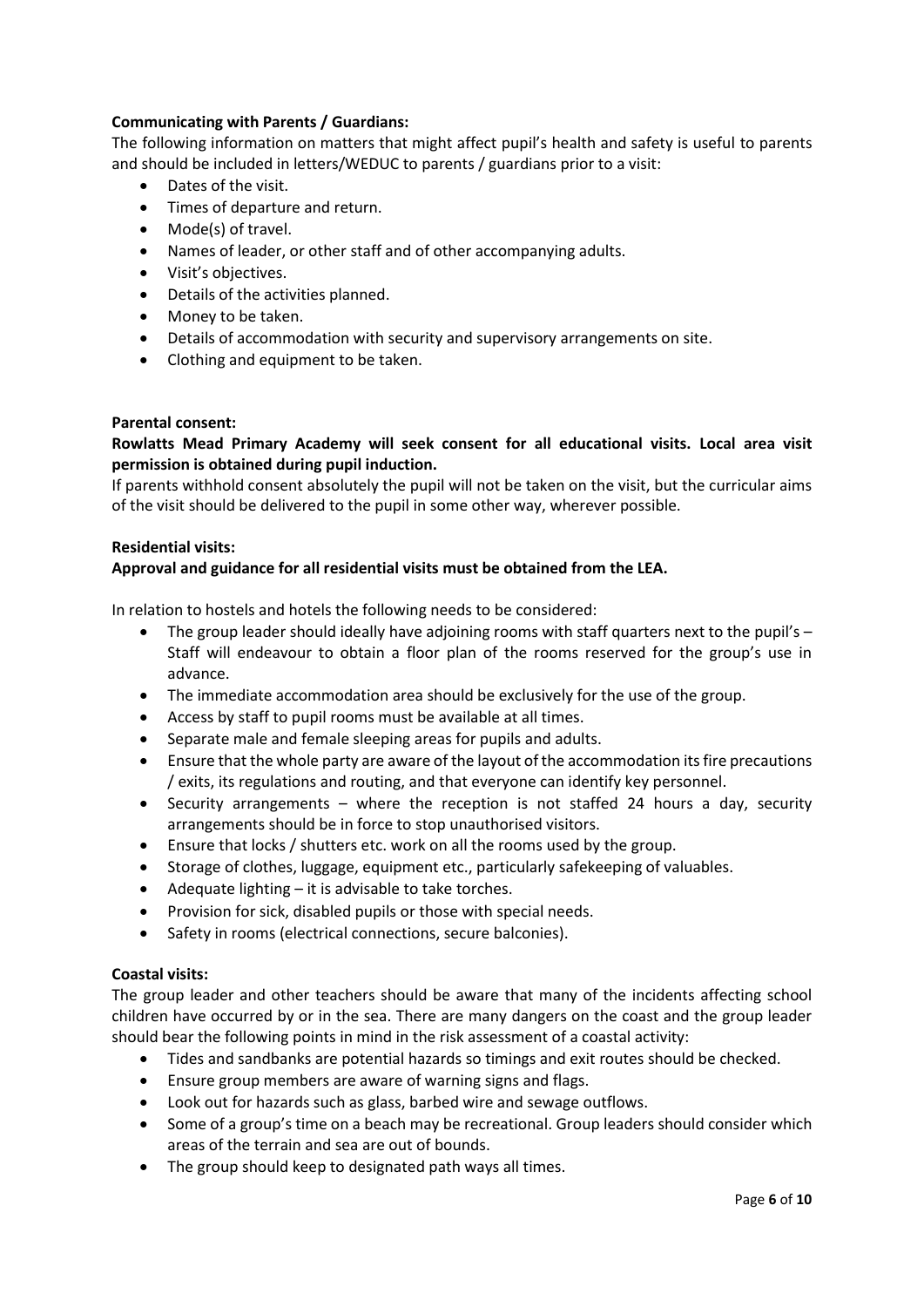## **Paddling in the sea or other natural waters are potentially dangerous activities for a school group. Advice should be sort from the LEA about any such activity.**

## **Farm visits:**

Taking children to a farm should be very carefully planned, and the risks to be assessed include those arising from the misuse of farm machinery and the hazards associated with E coli food poisoning and other infections.

The proposed farm needs to be checked to ensure that it is well managed; that it has a good reputation for safety standards and animal welfare; and that it maintains good washing facilities and clean grounds and public areas.

The basic rules for a farm visit indicate that pupils should not:

- Place their faces against the animals or their hands in their mouths after feeding them.
- Sample any animal foodstuffs.
- Drink from farm taps (other than in designated public facilities)
- Ride on tractors or other machines unless as a supervised trailer ride.
- Play in the farm area.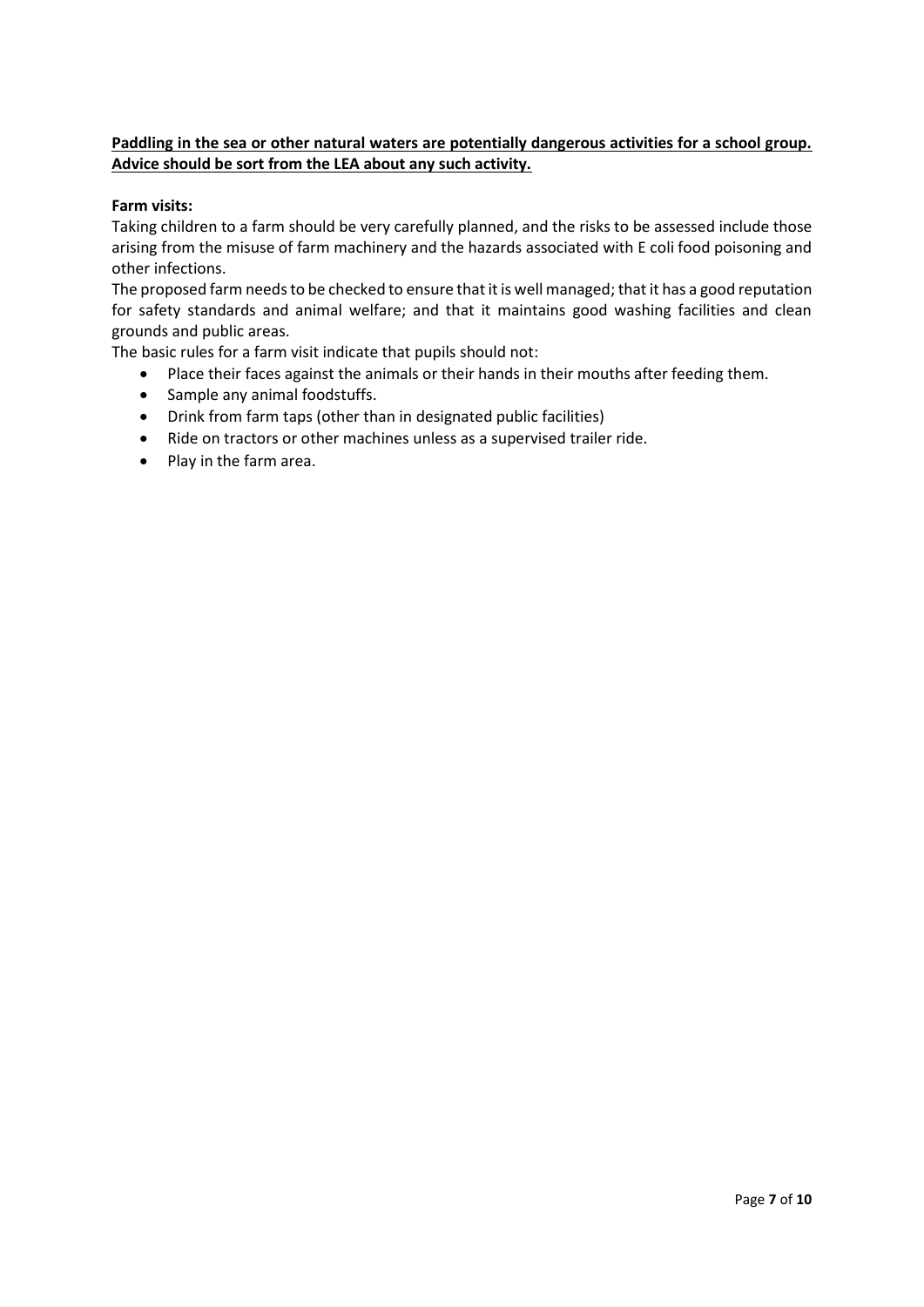## **5. Rowlatts Mead Primary Academy – Planning a Trip Flow Chart**

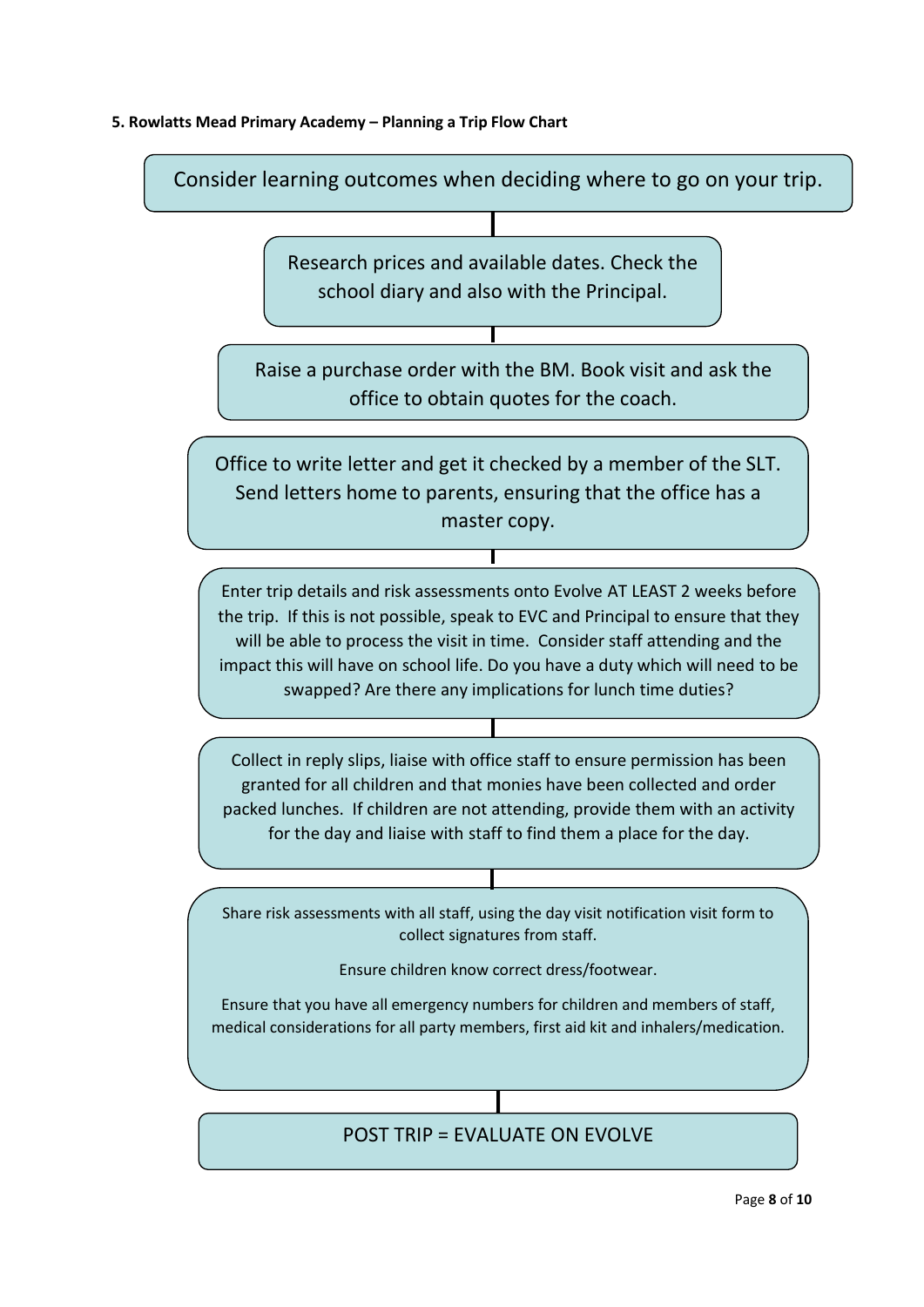#### **6. Emergency Procedures**

#### **Introduction:**

Despite good planning and organisation there may be accidents and emergencies, which will require on the spot response by the group leaders. Adequate provision for minor first aid must be available when the party is `in the field' and the leader should ensure that the levels of supervision are sufficient to allow the group to be split where necessary. A mobile phone is to be used for communication amongst members of staff and for contacting the academy.

Activity centres should have their own emergency procedures. Details of these must be obtained in advance of the visit and compared with the recommended guidelines contained in the HASPEV document. If there is any doubt about the safety of the arrangements the trip should not take place.

#### **Procedures:**

Rowlatts Mead Primary Academy will appoint a member of the SLT as the emergency contact for each visit. All major incidents should immediately be relayed to the Principal or school office if unavailable, the office will then relay the problem to the Principal, especially those involving injury or that might attract media attention.

The Group Leader will leave full details of all pupils and accompanying adults on the visit with the office staff prior to leaving school premises, including the home contact details of parents/guardians and next-of-kin. The Group Leader will also keep this list with them at all times during the trip. All incidents and accidents occurring on a visit will be reported back through the school's reporting systems.

The Group Leader should complete the following:

- Establish the nature and extent of the emergency.
- Make sure all other members of the party are accounted for and safe.
- If there are injuries immediately establish the names of the injured and the extent of their injury, so far as possible, and ring 999. Also inform on- site first aiders.
- Advise other party staff of the incident and that the emergency procedures are in operation.
- Ensure that an adult from the party accompanies the injured child/children to hospital.
- Ensure that the remainder of the party are adequately supervised throughout and arrange for their early return to school.
- Arrange for one adult to remain at the incident site to liaise with emergency services until the incident is over and all pupils and staff are accounted for.
- Control access to phones until contact is made with the Principal or designated senior member of SLT and he or she has had time to contact those directly involved.

#### **Incident details:**

Details of the incident to be given to the Principal or designated member of SLT include:

- Name.
- Nature, date and time of incident.
- Location of incident.
- Details of injuries.
- Names and telephone numbers of those involved.
- Action taken so far.
- Telephone number for further contact.